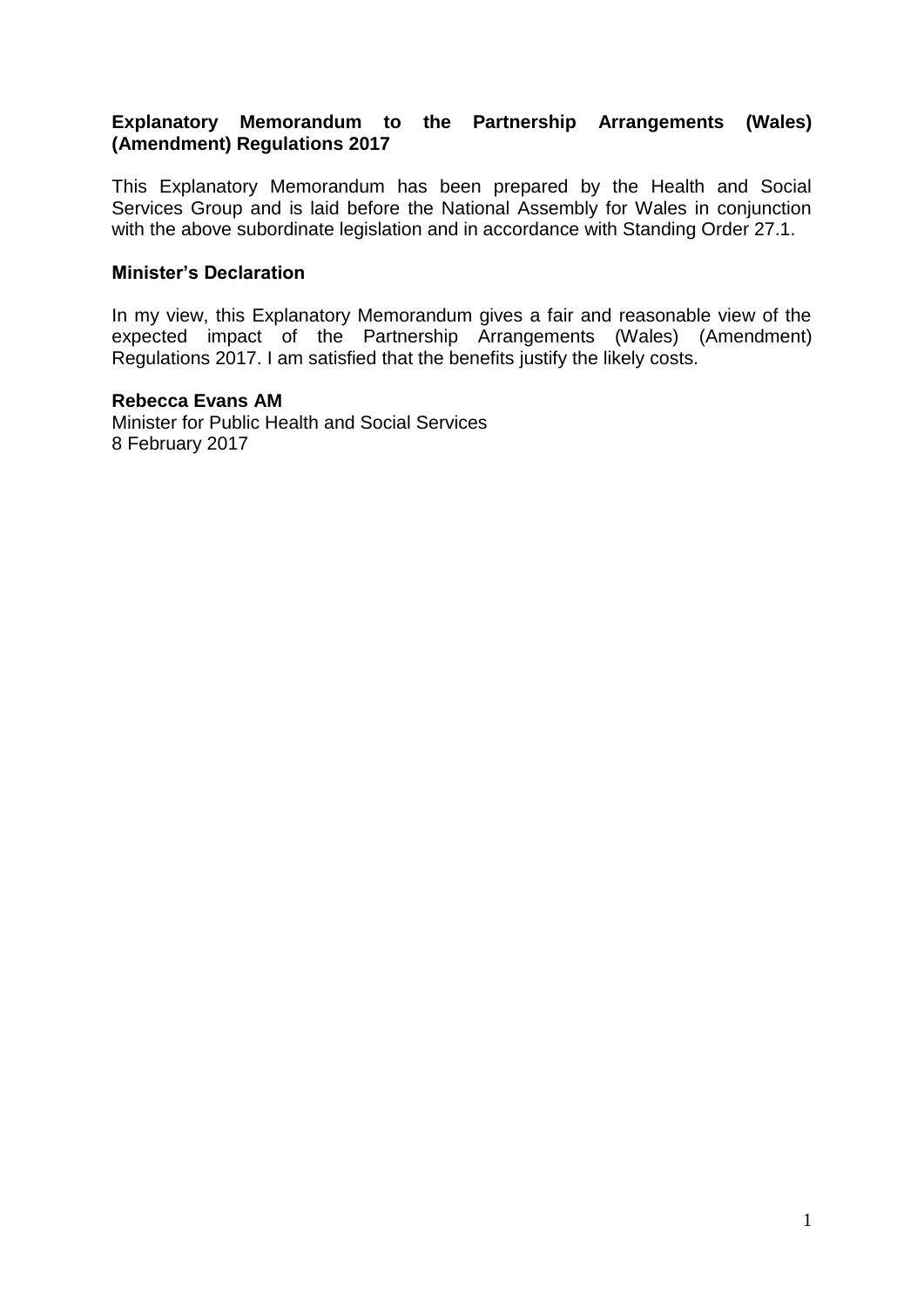# **Part 1: OVERVIEW**

# **1. Description**

The Social Services and Well-being (Wales) Act 2014 ("the 2014 Act") brings together local authorities' and Local Health Boards' (LHB) duties and functions in relation to improving the well-being of people who need care and support, and of carers who need support.

Sections 166 -168 of the 2014 Act provide the Welsh Ministers with regulation making powers to specify partnership arrangements to be made between local authorities and LHBs for carrying out specified functions. These regulations amend the principal "Partnership Arrangements (Wales) Regulations 2015 ("the 2015 Partnership Regulations") made under sections 166-168 of the 2014 Act.

This Explanatory Memorandum should be read in conjunction with the Explanatory Memorandum for the Care and Support (Area Planning) (Wales) Regulations 2017.

# **2. Matters of special interest to the Constitutional and Legislative Affairs Committee**

There are no matters of special interest to the Constitutional and Legislative Affairs Committee.

# **3. Legislative background**

These Partnership Arrangements (Wales) (Amendment) Regulations 2017 amend the principal 2015 Partnership Regulations which came into force on 1 April 2016.

The 2015 Partnership Regulations are available at: <http://www.assembly.wales/laid%20documents/sub-ld10399/sub-ld10399-e.pdf>

The accompanying Explanatory Memorandum and Regulatory Impact Assessment for the 2015 Partnership Regulations is available at: [http://www.assembly.wales/laid%20documents/sub-ld10399-em/sub-ld10399-em](http://www.assembly.wales/laid%20documents/sub-ld10399-em/sub-ld10399-em-e.pdf)[e.pdf](http://www.assembly.wales/laid%20documents/sub-ld10399-em/sub-ld10399-em-e.pdf) 

The powers enabling these Regulations to be made are contained in sections 166 and 167 of the 2014 Act.

These Regulations are subject to the **Affirmative** procedure. Subject to agreement by the National Assembly for Wales, these Regulations are due to come into force on 1 April 2017.

All of the primary and secondary legislation and statutory guidance listed below relate to these Regulations.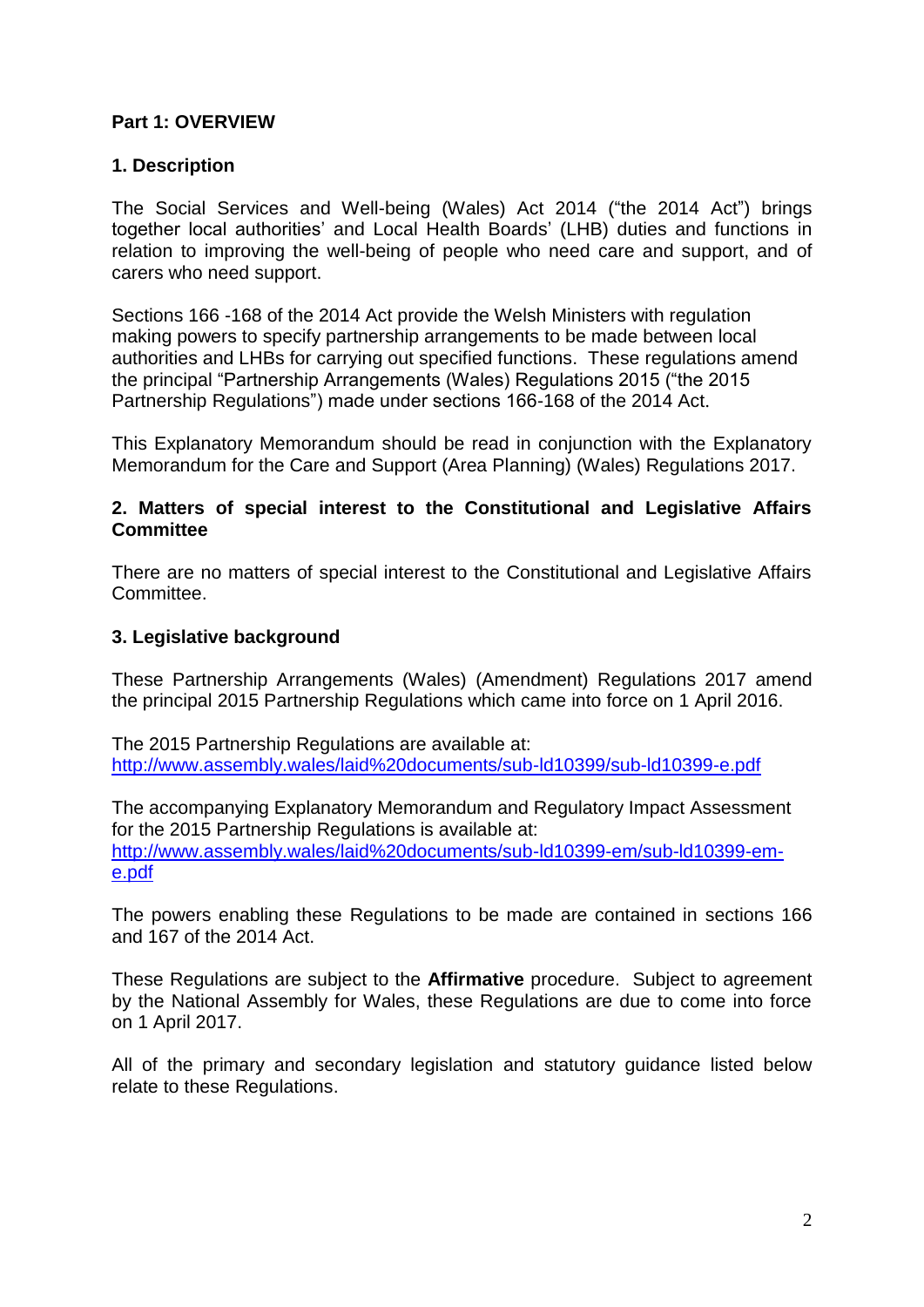# Population Assessment and area plans

Section 14 of the 2014 Act places a duty on local authorities and LHBs to carry out an assessment of the local population's needs for care and support and carers' needs for support. This population assessment must also include an assessment of the range and level of services required to meet the needs of the people in the local authority's area and the range and level of preventative services required.

The Well-being of Future Generations Act (Wales) 2015 inserted section 14A of the 2014 Act. Section 14A requires local authorities and LHBs to each prepare and publish a plan following the carrying out of a population assessment under section 14 of the 2014 Act. This plan (known as an "area plan") must set out, amongst other things, the range and level of services the body proposes to provide, or arranges to be provided, in response to the population assessment.

These Regulations will be laid before the National Assembly alongside the Care and Support (Area Plans) (Wales) Regulations 2017 which are subject to the negative procedure. Those Regulations set out the detail of what must be included within the area plans.

# Partnership working

The 2015 Partnership Regulations require each LHB and the local authorities within that LHB area to enter into partnership arrangements and establish seven regional partnership boards. The objectives of these boards include ensuring local authorities and LHBs work effectively together to-

- (i) respond to the population assessment required under section 14 of the 2014 Act; and
- (ii) implement the area plans required under Section 14A of the 2014 Act.

The 2015 Partnership Regulations also make provision, amongst other things, for the operation and management of the partnership arrangements, and the establishment and maintenance of pooled funds.

The Care and Support (Partnership Arrangements for Population Assessments) (Wales) Regulations 2015 were also made under section 166 of the 2014 Act. Specifically, they require LHBs and local authorities to enter into partnership arrangements for the purpose of carrying out their functions under section 14 of the Act relating to population assessments.

# **Integrated Family Support teams**

The 2015 Partnership Regulations require each LHB and the local authorities within that LHB area to enter into partnership arrangements for carrying out family support functions (as specified in Schedule 2 of the Regulations) including the establishment of integrated family support (IFS) teams.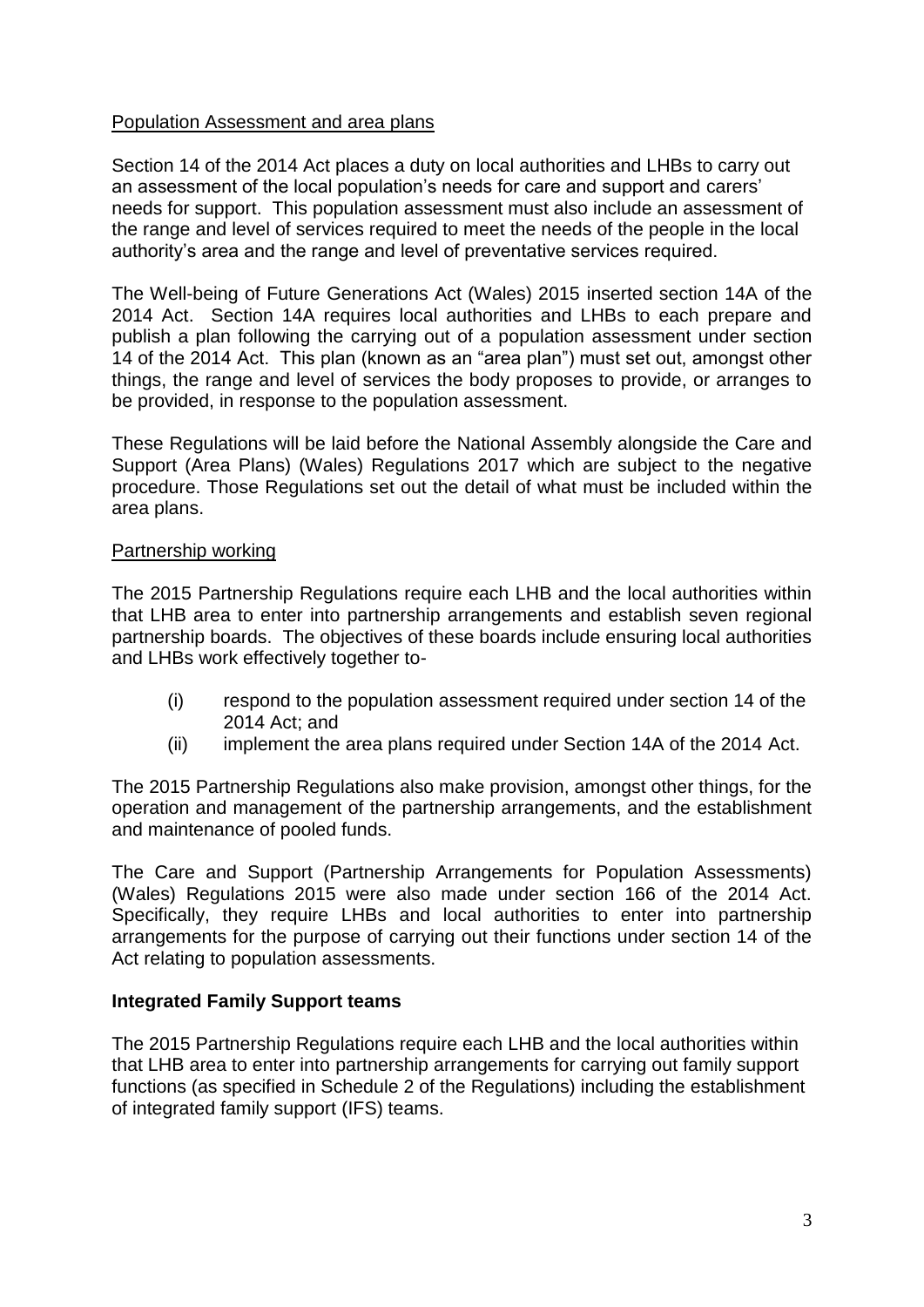# **4. Purpose and intended effect of the legislation**

The purpose of these Regulations is to amend the principal 2015 Partnership Regulations to:

- add the Section 14A area planning functions to the list of LHB functions specified to be carried out by the partnership arrangements (regional partnership boards) under the principal regulations;
- omit regulation 19(1)(c) relating to the establishment and maintenance of pooled funds and add a new regulation (19(1A));
- add a reference to Part 6 of the Social Services and Well-being (Wales) Act 2014 to the list of local authority functions in Table 1 of Schedule 2 of the 2015 Partnership Regulations.

# Section 14A area planning functions

The duty to prepare an area plan under section 14A of the 2014 Act is within the remit of a regional partnership board as a result of the existing 2015 Partnership Regulations. However, the existing Regulations only cover this section 14A area plan function in relation to local authorities, not LHBs. (In the current 2015 Partnership Regulations, the duty is a local authority function because it is set out as a "social services function in "Table 1 - local authority functions" of Schedule 1).

These Regulations rectify this by amending the 2015 Partnership Regulations to add the section 14A functions to the list of LHB functions specified to be carried out by the partnership arrangements. This is done by inserting the section 14A functions into Schedule 1, Table 2 (LHB functions) of those regulations.

#### Pooled funds - addition of regulation 19 (1)(c)

Regulation 19(1)(c) of the 2015 Partnership Regulations requires pooled funds to be established and maintained for any functions local authorities and LHBs decide to exercise jointly in response to the population assessment.

Following the consultation exercise undertaken between August and October 2016, stakeholders highlighted that there may be cases where local authorities and LHBs exercise functions jointly but pooled funds would not be the most appropriate or effective way of managing budgets. As the wording of regulation 19(1)(c) does not allow any discretion for these cases, it was decided to replace this regulation with a new requirement, regulation 19(1A).

Regulation 19(1A) requires local authorities and LHBs to consider whether it is appropriate to establish pooled funds, whenever they do things jointly in response to the population assessment. This gives the flexibility for joint working without a pooled fund being in place, if this is determined to be the most appropriate way of managing budgets.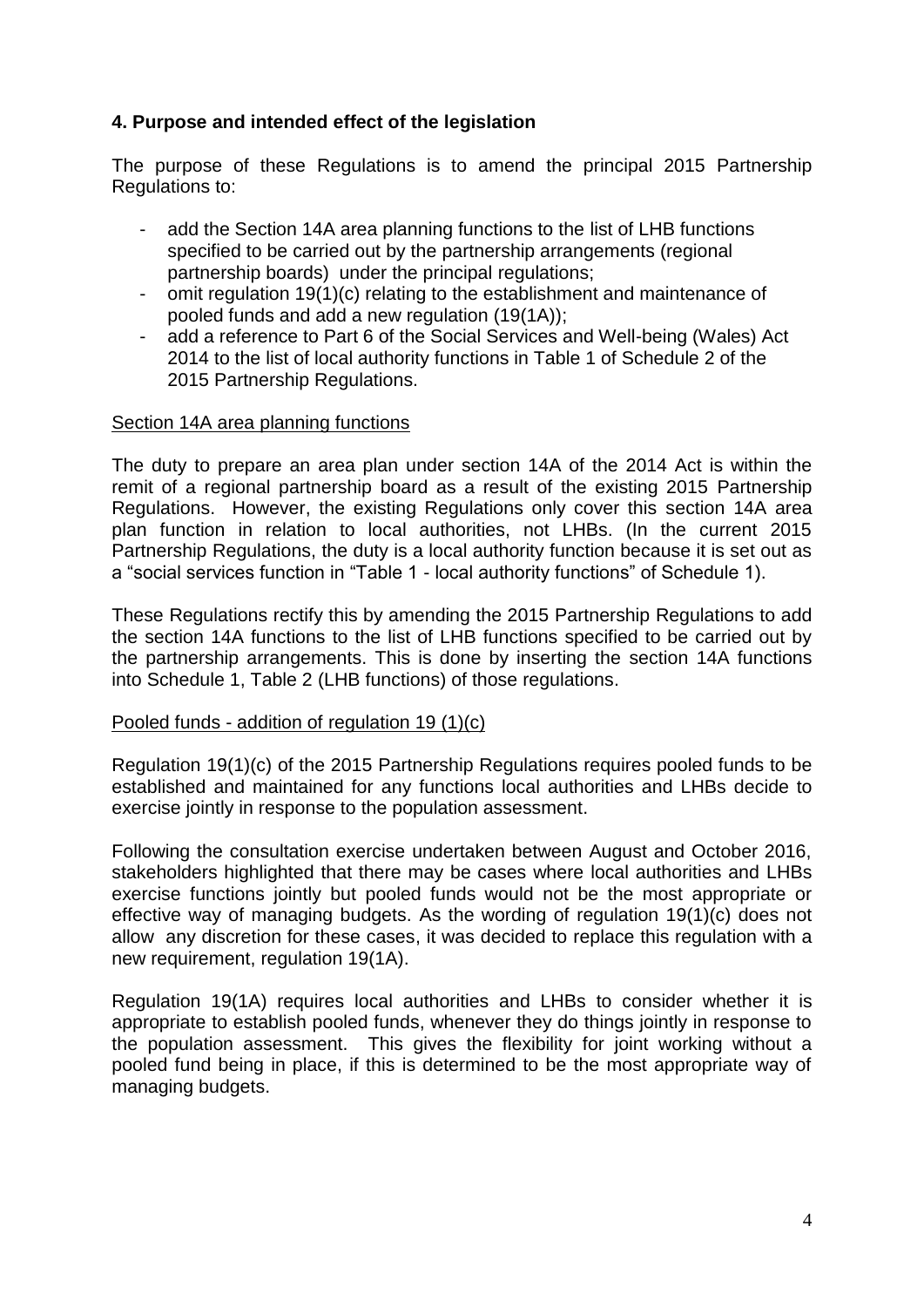# Addition to Table 1 of Schedule 2

Regulation 15 of and Schedule 2 to the 2015 Partnership Regulations ensured the continuity of the roles and responsibilities of local authorities and local health boards to secure integrated family support services previously required by the Children and Families Measure (Wales) Measure 2010. This amendment ensures that IFS team functions apply to all relevant children and young people by including the functions under Part 6 of the Social Services and Well-being (Wales) Act 2014 in Table 1 of Schedule 2.

Statutory guidance to support the Partnership Arrangements (Wales) (Amendment) Regulations 2017 and the Care and Support (Area Planning) (Wales) Regulations 2017

Statutory area planning guidance will issue under section 169 of the 2014 Act alongside these Regulations to support the delivery of the section 14A functions and the preparation of a joint area plan. Preparing a joint area plan follows a logical path from the preparation of the combined population assessment, the report of which will form the content of the area plan.

No amendments are required in relation to IFS team functions as the existing Part 9 Statutory guidance (Partnership Arrangements) remains relevant.

# **Consultation**

A 12-week consultation on the section 14A area planning functions of these Regulations, alongside the related 2016 Area Planning Regulations and the area plan statutory guidance, ran between 11 July 2016 and 3 October 2016. Further details on the consultation process are set out in the Regulatory Impact Assessment in Part 2.

The consultation summary report and a list of respondents to the consultation can be found at:

[https://consultations.gov.wales/consultations/regulations-and-statutory-guidance](https://consultations.gov.wales/consultations/regulations-and-statutory-guidance-area-plans-following-population-assessment)[area-plans-following-population-assessment](https://consultations.gov.wales/consultations/regulations-and-statutory-guidance-area-plans-following-population-assessment)

No consultation has taken place in relation to the IFS team functions. The amendments correct an omission from the 2015 Partnership Regulations and thereby address the vires of IFS teams to provide care and support to all eligible children, young people and their families.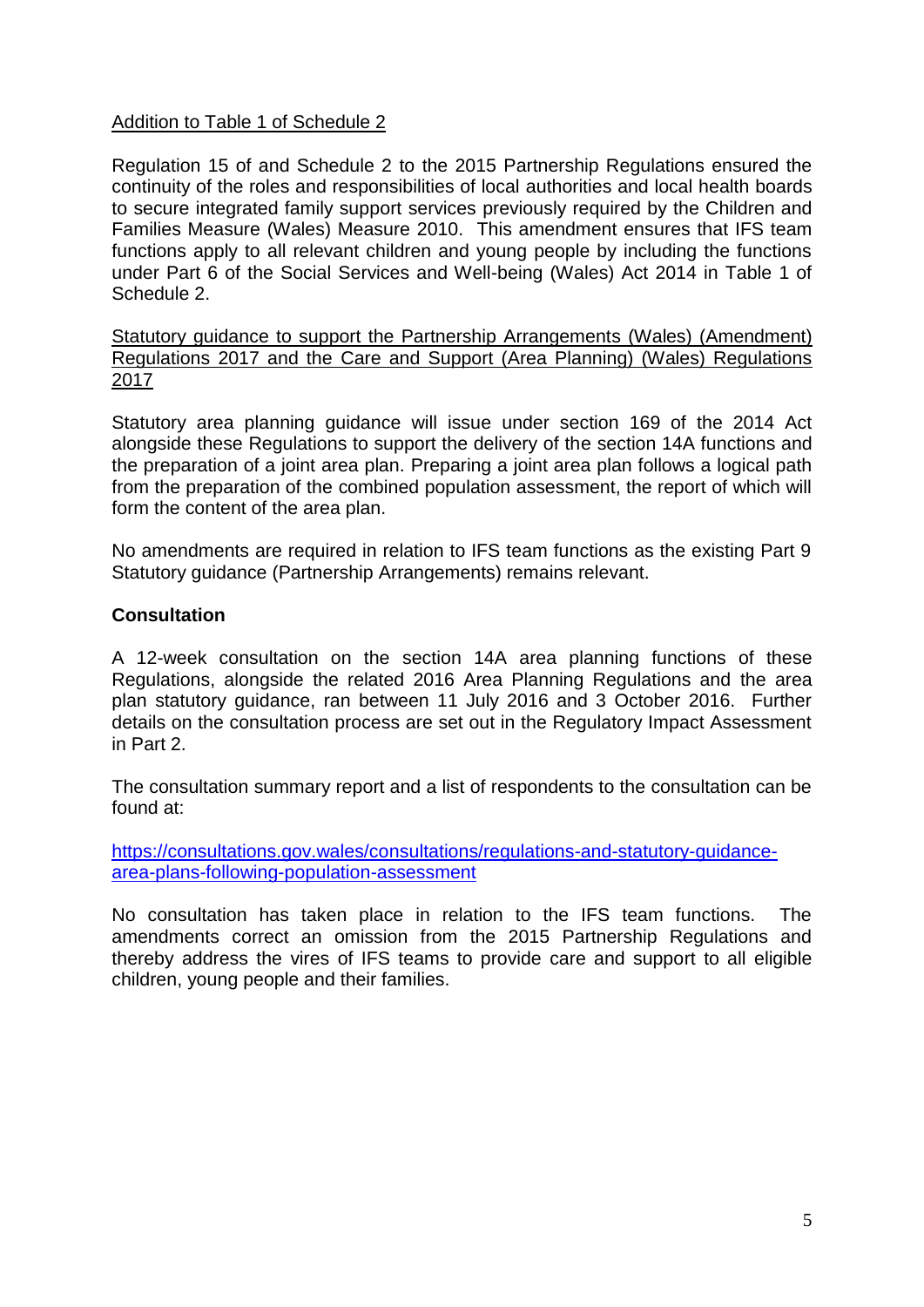# **PART 2 – REGULATORY IMPACT ASSESSMENT**

# **Overview**

This Regulatory Impact Assessment should be read in conjunction with the Regulatory Impact Assessment for the Care and Support (Area Planning) (Wales) Regulations 2017 and the working draft of the area plan statutory guidance, available at: <http://gov.wales/topics/health/socialcare/act/code-of-practice/?lang=en> (English) and <http://gov.wales/topics/health/socialcare/act/code-of-practice/?skip=1&lang=cy> (Welsh).

# **Options**

The options considered by the Welsh Government are as follows:

# Option 1 – Do Nothing

Under this option, the existing Partnership Arrangements (Wales) Regulations 2015 would remain in place with no amendment Regulations being made.

#### Option 2 – Amend the Partnership Arrangements (Wales) Regulations 2015

Under this option, Regulations would be introduced to amend the principal 2015 Partnership Regulations to:

- add the section 14A area planning functions to the list of LHB functions specified to be carried out by the partnership arrangements (regional partnership boards) under the principal regulations;
- omit regulation 19(1)(c) relating to the establishment and maintenance of pooled funds and add a new regulation allowing more flexibility;
- add a reference to Part 6 of the Social Services and Well-being (Wales) Act 2014 to the list of local authority functions in Table 1 of Schedule 2 of the 2015 Partnership Regulations.

# COSTS

# Option 1 – Do Nothing

This is the baseline option and as such, there are no additional costs associated with this option.

# *Do not add the section 14A area planning functions*

Under this option, the section 14A area planning functions would not be added to the list of LHB functions specified to be carried out by regional partnership boards.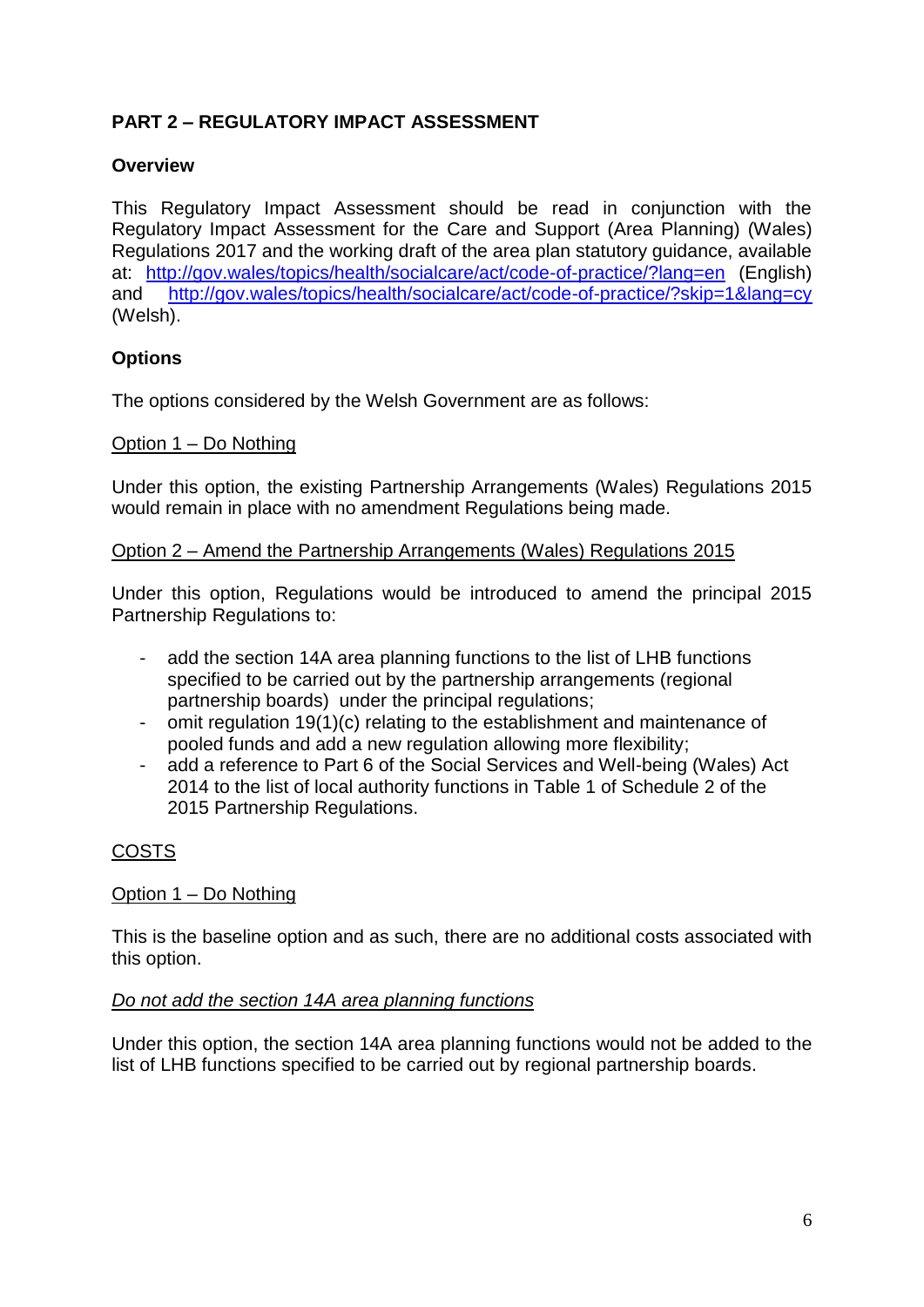Not adding these functions to the list of LHB functions to be carried out by regional partnership boards could result in a perceived weaker support for joint working between local authorities and LHBs compared with option 2. This could potentially result in an increase in costs brought about by increased local authority and LHB duplication of work as a result of not working jointly to prepare area plans.

However, the impact of not adding the S14A functions would be mitigated by the statutory guidance being developed alongside the Care and Support (Area Planning) (Wales) Regulations 2017. This guidance states that area plans should be prepared jointly by the LHB and the local authorities within that LHB area under the direction of the regional partnership boards.

While this joint working message is not as strong compared with adding the S14A functions via legislation, setting out clearly in guidance that local authorities and LHBs should prepare area plans jointly would ensure a message of joint working is supported. This should ensure the potential for an increase in costs to local authorities and LHBs through not working jointly is limited.

# *Retain regulation 19(1)(c)*

Under this option, regulation 19(1)(c) of the 2015 Partnership Regulations requiring pooled funds to be established and maintained for any functions local authorities and LHBs decide to exercise jointly in response to the population assessment would be retained.

Stakeholders have highlighted during the consultation process that establishing pooled funds can often be a very complicated and onerous task. By retaining regulation 19(1)(c), local authorities and LHBs will have to establish pooled funds for anything they decide to do jointly as a result of the population assessment. This will likely result in an increased cost to both local authorities and LHBs compared with option 2 as more pooled funds would have to be established, including when they are not appropriate or beneficial, e.g. for small-scale projects. This would lead to an increase in local authority and LHB staff costs in terms of staff time to set up and maintain the pooled funds.

# *Not amend Table 1 of Schedule 2*

This would not rectify the omission from the 2015 Partnership Regulations and could result in the exclusion of eligible children, young people and their families from accessing support or IFS teams providing support to such persons without the required vires to do so.

# Option 2 – Amend the Partnership Arrangements (Wales) Regulations 2015

Under this option, the Welsh Government considers there would be no significant additional costs falling to either local authorities, LHBs or the Welsh Government.

Adding the section 14A functions to the list of LHB functions to be carried out under the direction of regional partnership boards is related to the development of the Care and Support (Area Planning) (Wales) Regulations 2017 which set out the detail of what must be included within the area plans.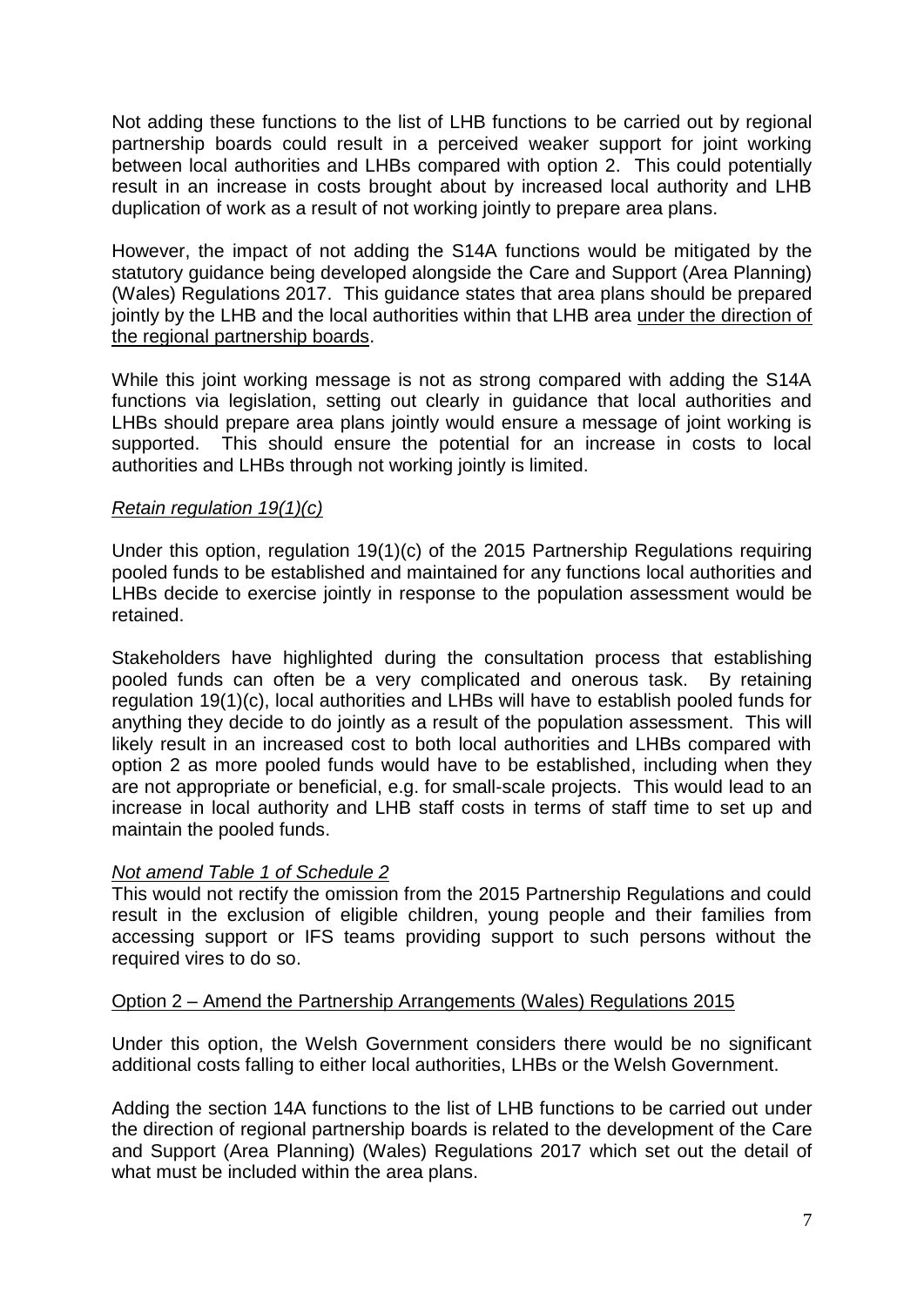The potential costs to local authorities, LHBs and the Welsh Government of developing the area plans required under those regulations are outlined under Option 2 of that RIA. No specific additional costs over and above those outlined in that RIA are expected under this option.

Omitting regulation 19(1)(c) and adding a new regulation (19(1A)) to allow more flexibility for pooled funds could result in potential cost savings to local authorities and LHBs. This is because adding regulation 19(1A) under this option gives the flexibility for joint working without a pooled fund being in place, if this is determined to be the most appropriate way of managing budgets.

Stakeholders have highlighted during the consultation process that establishing pooled funds can often be a very complicated and onerous task. Therefore, allowing the flexibility not to establish pooled funds where they are not considered appropriate would result in a reduction in local authority and LHB staff costs. This would be in terms of staff time for establishing and maintaining pooled funds.

Adding functions under Part 6 of the Social Services and Well-being (Wales) will rectify the omission from the 2015 Partnership Regulations and address the current lacuna in the vires of IFS teams and ensure eligibility for all intended groups of children, young people and their families. There are no additional costs for this option. Regional Partnership Boards have pooled fund arrangements in place to deliver the IFS team functions.

# BENEFITS

# Option 1 – Do Nothing

No specific benefits have been identified under this option other than an efficiency saving in terms of Welsh Government staff time compared with Option 2. This saving would be a result of no amendment regulations having to be prepared by Welsh Government officials, nor guided through the National Assembly for Wales as part of the legislative process.

There are no benefits to not rectifying the omission from the 2015 Partnership Regulations and addressing the lacuna in the vires of IST teams.

# Option 2 – Amend the Partnership Arrangements (Wales) Regulations 2015

The benefits of adding regulation 19(1A) in terms of the reduction in local authority and LHB staff costs through allowing increased flexibility for local authority and LHBs not to establish pooled funds are outlined under the 'costs' section for Option 2.

In addition, enabling this additional flexibility in planning arrangements will enable regional partnership boards to work in a more effective way, supporting their objectives under the Part 9 Statutory Guidance (Partnership Arrangements), paragraph 16 of which requires boards to ensure partnership bodies (local authorities and LHBs) work effectively together to:

respond to the population assessment carried out in accordance with section 14 of the Act;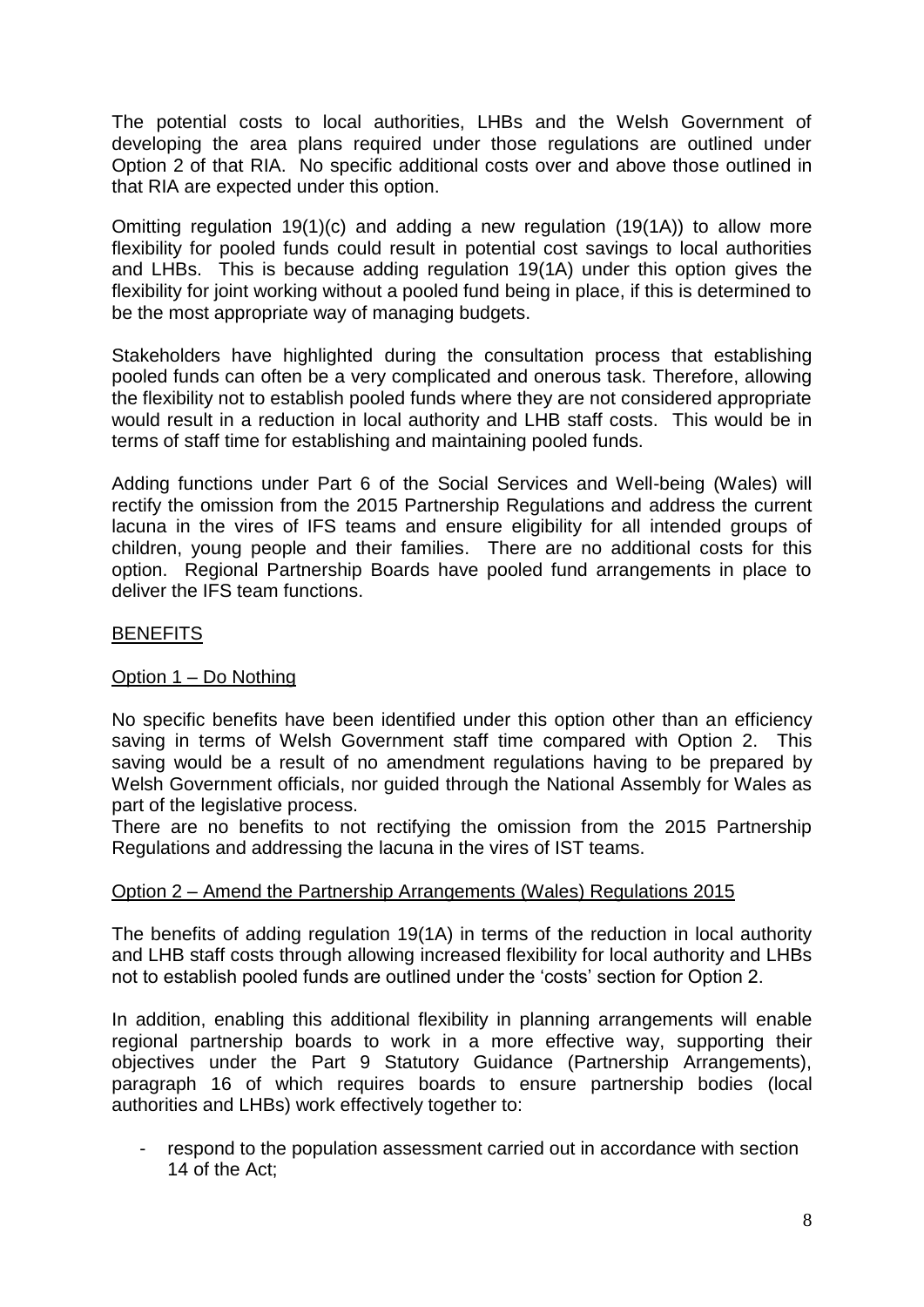- implement the plans for each of the local authority areas covered by the board which local authorities and LHBs are each required to prepare and publish under section 14A of the Act (area plans); and
- ensure the partnership bodies provide sufficient resources for the partnership arrangements, in accordance with their powers under section 167 of the Act.

The wording of regulation 19(1A) which states 'If any of the partnership bodies decide to do things jointly in response to the assessment carried out under section 14 of the Act, they must consider whether it is appropriate to establish and maintain a pooled fund', also gives consistency to local authorities and LHBs in terms of the role of the regional partnership board. This is because paragraph 16 of the guidance also states regional partnership boards should ensure partnership bodies work effectively together to:

- promote the establishment of pooled funds where appropriate.

Adding the section 14A area planning functions to the list of LHB functions to be carried out by regional partnership boards will also support boards in ensuring partnership bodies work effectively together to implement area plans. This is because adding these functions to the regional partnership board functions in legislation will serve to reinforce the joint working message between local authorities and LHB set out in the Part 9 statutory guidance. More generally, reinforcing the importance of joint working between local authorities and LHBs via adding these section 14A functions is consistent with the regulations and Code of Practice prepared to support the production of population assessments.

Adding reference to the functions of Part 6 of the Social Services and Well-being (Wales) Act 2014 will ensure equality of eligibility and access for all children, young people and their families. It will address the lacuna in the vires of IFS teams.

# RISKS

# Option 1 – Do Nothing

As set out under the 'costs' section for option 1, not adding the section 14A functions to the list of LHB functions to be carried out by regional partnership boards could result in a perceived weaker support for joint working between local authorities and LHBs compared with option 2. Leaving these section 14A functions out of the functions carried out by regional partnership boards would also be inconsistent with the area plan statutory guidance which states that area plans should be prepared jointly by the LHB and the local authorities within that LHB area under the direction of the regional partnership boards.

Retaining regulation 19(1)(c) would risk adding to the burden of local authorities and LHBs in terms of having to establish pooled funds when they are not appropriate. This could potentially lead to delays in regional partnership boards responding to the population assessments and implementing area plans.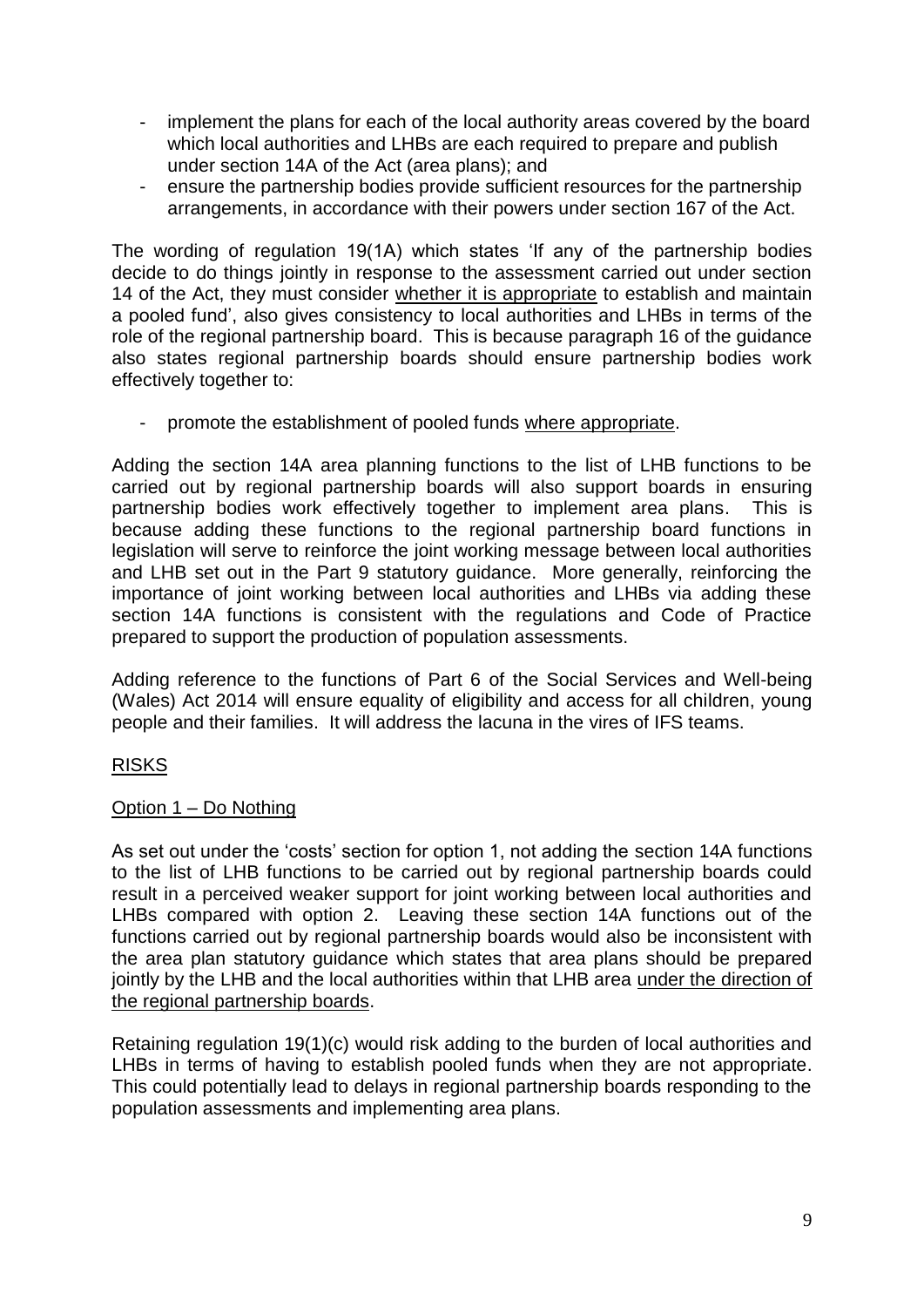Not adding reference to the functions of Part 6 of the Social Services and Well-being (Wales) Act 2014 will retain the current lacuna in the vires of IFS teams under the 2015 Partnership Regulations with the concomitant risks of challenge to local authorities and health boards. There are parallel risks relating to the Welsh Ministers' responsibilities in relation to a failure to address known issue of vires.

# Option 2 – Amend the Partnership Arrangements (Wales) Regulations 2015

No significant risks were identified in respect of adding the section 14A functions to the list of LHB functions to be carried out by regional partnership boards.

There is a potential risk of fewer pooled funds being established by local authorities and LHBs in response to the population assessment as a result of the increased flexibility brought about by adding regulation 19(1A). However, regulation 19(1A) is worded to state that partnership bodies must consider whether it is appropriate to establish and maintain a pooled fund if they decide to do things jointly in response to the population assessment. This should mitigate this risk and ensure pooled funds are given proper consideration by partnership bodies.

Adding reference to the functions of Part 6 of the Social Services and Well-being (Wales) Act 2014 will address the risks of challenge to local authorities, local health boards and Welsh Ministers.

# **Consultation**

A 12 week consultation on the section 14A area planning functions of these Regulations, the related Care and Support (Area Planning) (Wales) Regulations 2017 and the associated area plan statutory guidance, ran between 11 July 2016 and 3 October 2016. The consultation report can be found at:

[https://consultations.gov.wales/consultations/regulations-and-statutory-guidance](https://consultations.gov.wales/consultations/regulations-and-statutory-guidance-area-plans-following-population-assessment)[area-plans-following-population-assessment](https://consultations.gov.wales/consultations/regulations-and-statutory-guidance-area-plans-following-population-assessment)

There were 27 substantive written responses received to the consultation from a wide range of statutory organisations, third sector groups and professional bodies. This included regional partnership boards, individual health boards, the Children's and Older People's Commissioners and the ADSS Cymru / Welsh Local Government Association (WLGA) who produced a joint response.

Overall, responses to the consultation were broadly supportive of the proposals put forward in the draft statutory guidance and regulations. Generally, suggestions made by respondents focussed on matters of detail, small additions and amendments to the text within the statutory guidance.

As a result of the consultation, the wording of the draft area planning regulations has been amended to allow for engagement with a wider range of organisations when preparing area plans than was initially provided for.